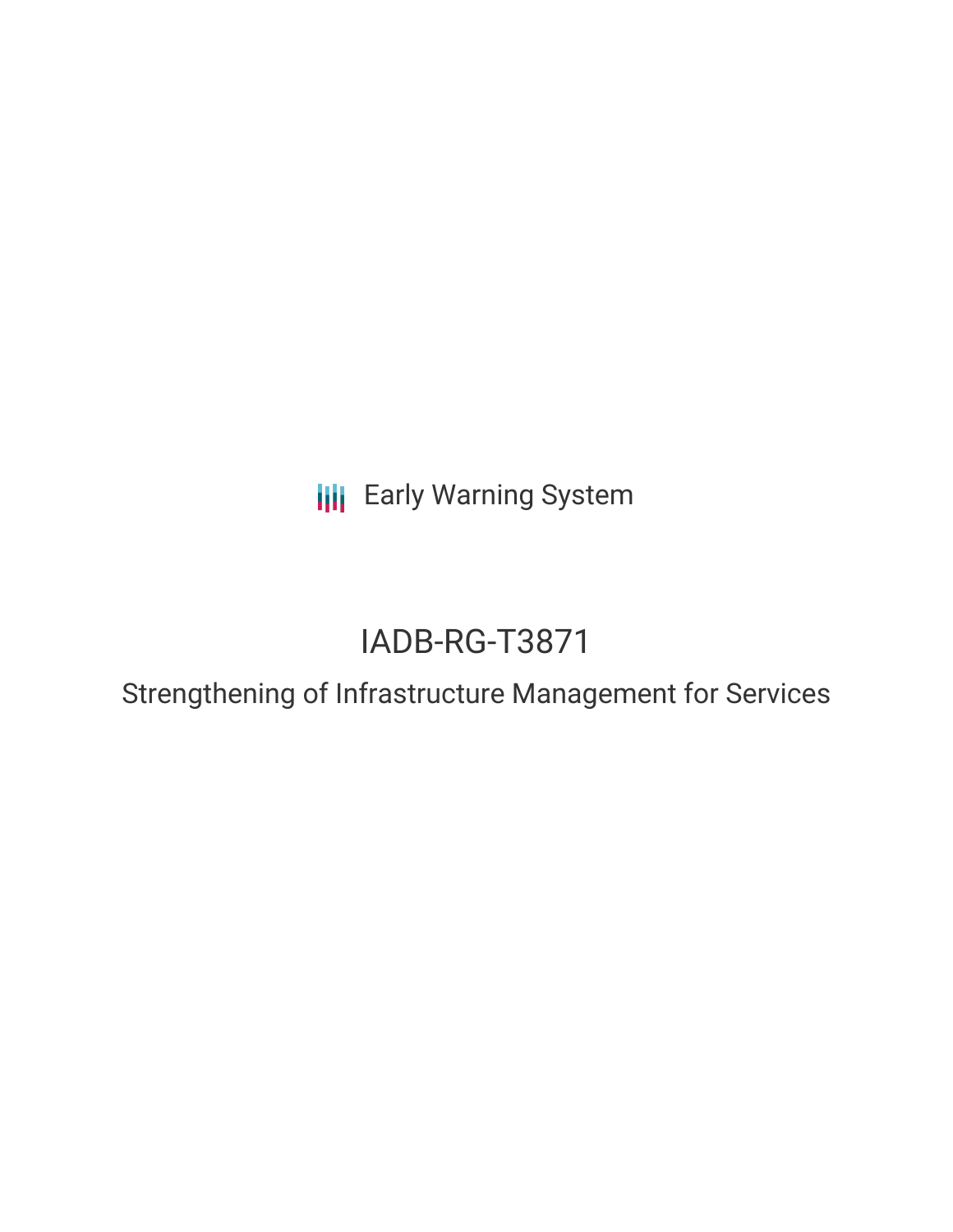

## **Quick Facts**

| <b>Financial Institutions</b>  | Inter-American Development Bank (IADB)                    |
|--------------------------------|-----------------------------------------------------------|
| <b>Status</b>                  | Approved                                                  |
| <b>Bank Risk Rating</b>        |                                                           |
| <b>Borrower</b>                | Regional                                                  |
| <b>Sectors</b>                 | Infrastructure, Law and Government, Technical Cooperation |
| <b>Investment Type(s)</b>      | <b>Advisory Services, Grant</b>                           |
| <b>Investment Amount (USD)</b> | \$0.28 million                                            |
| <b>Project Cost (USD)</b>      | \$0.28 million                                            |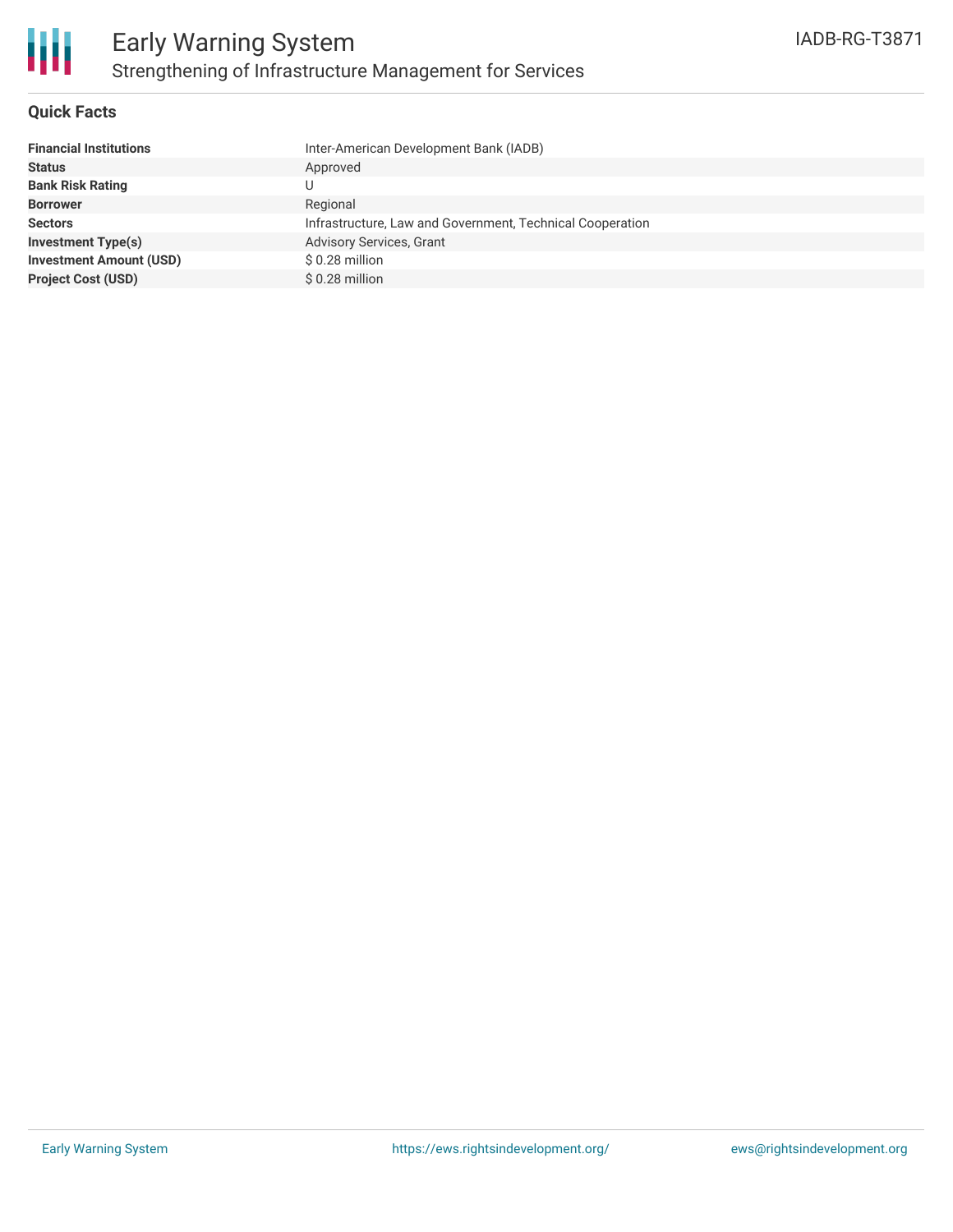

## **Project Description**

El objetivo de esta CT es apoyar a los paises miembros prestatarios del Banco en sus esfuerzos para mejorar su capacidad institucional de gestion de la infraestructura publica, con el fin de que la expansion de la infraestructura contribuya a un mayor y mas equitativo acceso a servicios publicos de calidad, asi como a la generacion de empleo. Constituye una iniciativa conjunta de las Divisiones ICS de IFD y TSP de INE, que busca potenciar la asistencia tecnica multisectorial a los clientes del Banco, sumando el conocimiento tecnico sobre la gestion administrativa y digital de la infraestructura de ICS, con el conocimiento tecnico sectorial sobre desarrollo de infraestructura de TSP.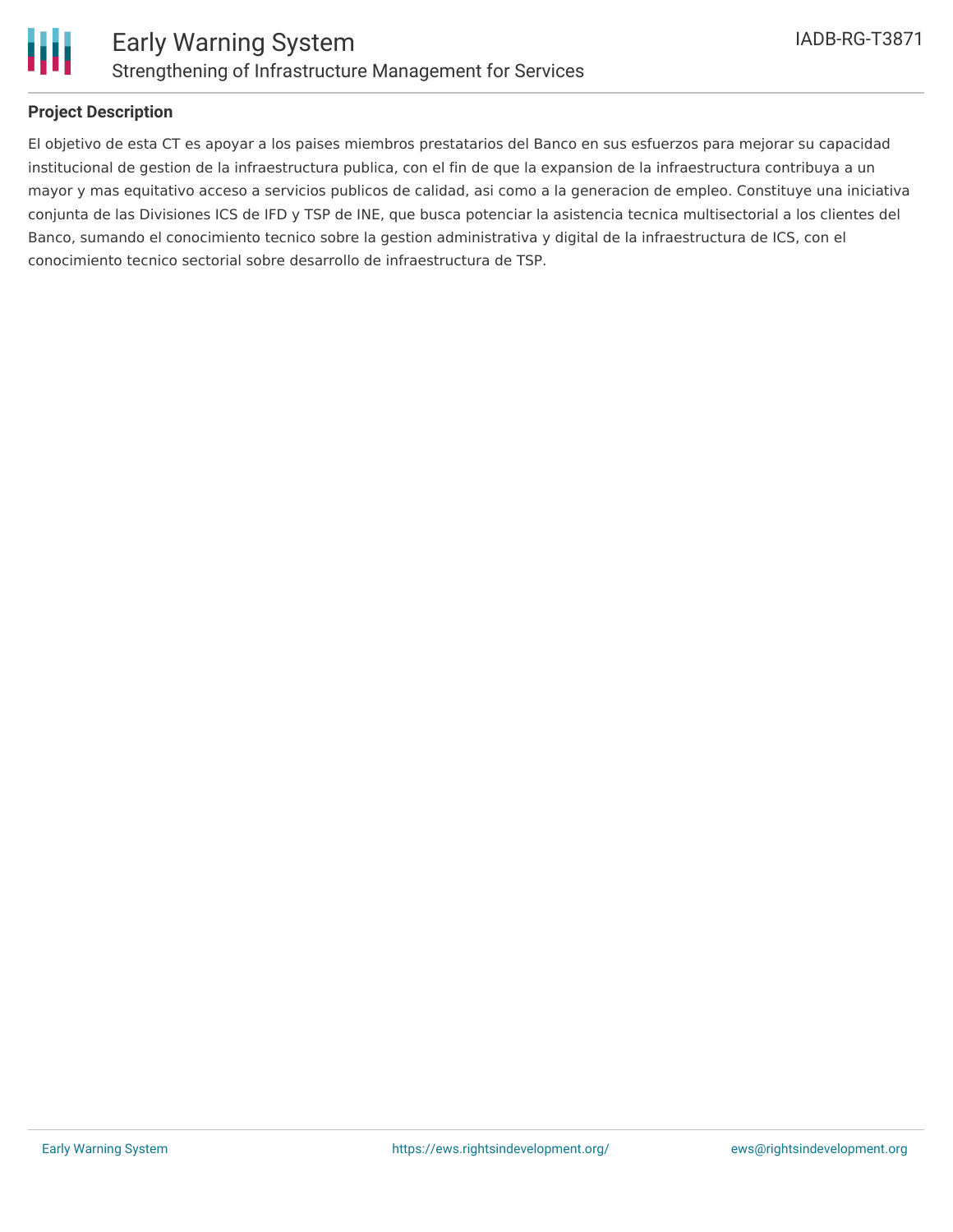

# **Investment Description**

• Inter-American Development Bank (IADB)